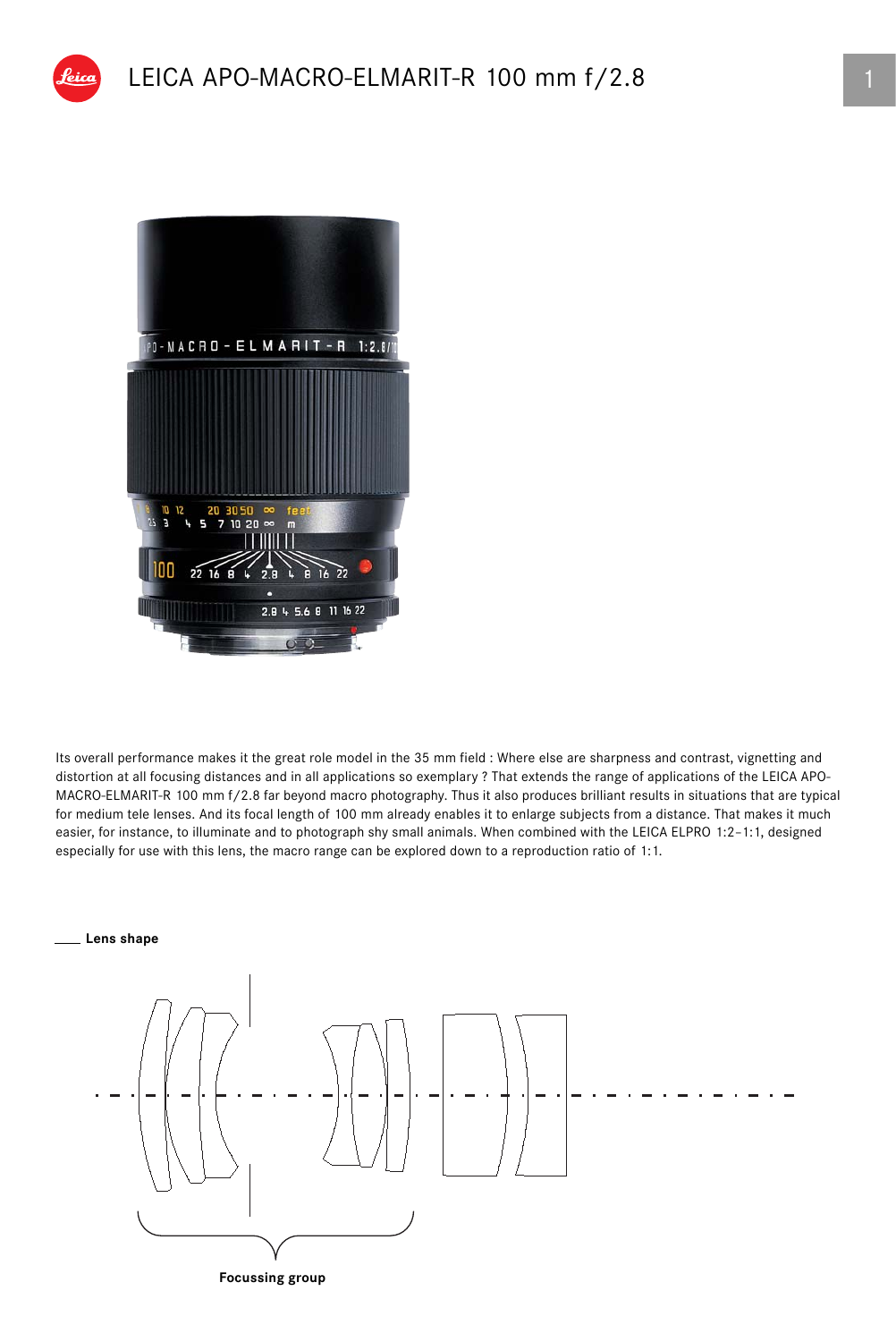

eico

**Engineering drawing**

| <b>Technical Data</b>                          |                                                                                                            |  |  |  |  |
|------------------------------------------------|------------------------------------------------------------------------------------------------------------|--|--|--|--|
| Angle of view (diagonal, horizontal, vertical) | $24^\circ$ , $20^\circ$ , $13.7^\circ$                                                                     |  |  |  |  |
| Optical design                                 | Number of elements / groups: $8/6$                                                                         |  |  |  |  |
|                                                | Focal length: 100 mm                                                                                       |  |  |  |  |
|                                                | <b>Entrance pupil:</b> 22 mm (related to the first lens surface in light direction)                        |  |  |  |  |
|                                                | <b>Focusing range:</b> 45 cm to Infinity, with ELPRO 1:2-1:1 down to 30 cm                                 |  |  |  |  |
| <b>Distance setting</b>                        | Scale: Combined meter/feet-increments down to 0.7 m, engraved reproduction ratios from 1:5 to 1:2          |  |  |  |  |
|                                                | <b>Smallest object field:</b> 48 x 72 mm, with ELPRO 1:2-1:1 22 x 35 mm                                    |  |  |  |  |
|                                                | Highest reproduction ratio: 1:2, with ELPRO 1:2-1:1 1.1:1                                                  |  |  |  |  |
| Diaphragm                                      | <b>Setting / Type:</b> Preset diaphragm with clickstops (including half values), Fully automatic diaphragm |  |  |  |  |
|                                                | <b>Smallest aperture:</b> f/22                                                                             |  |  |  |  |
| <b>Bayonet</b>                                 | LEICA R quick-change bayonet for LEICA R3 to LEICA R9 with mechanical, and, for LEICA R8/R9,               |  |  |  |  |
|                                                | additional electronic exposure control                                                                     |  |  |  |  |
| Filter (type)                                  | Internal thread for screw-in type filters E 60                                                             |  |  |  |  |
| Lens hood                                      | Built-in, telescopic                                                                                       |  |  |  |  |
| Dimensions and weight                          | <b>Length: 104.5 mm</b>                                                                                    |  |  |  |  |
|                                                | Largest diameter: 73 mm                                                                                    |  |  |  |  |
|                                                | Weight: approx. 760 g                                                                                      |  |  |  |  |
|                                                |                                                                                                            |  |  |  |  |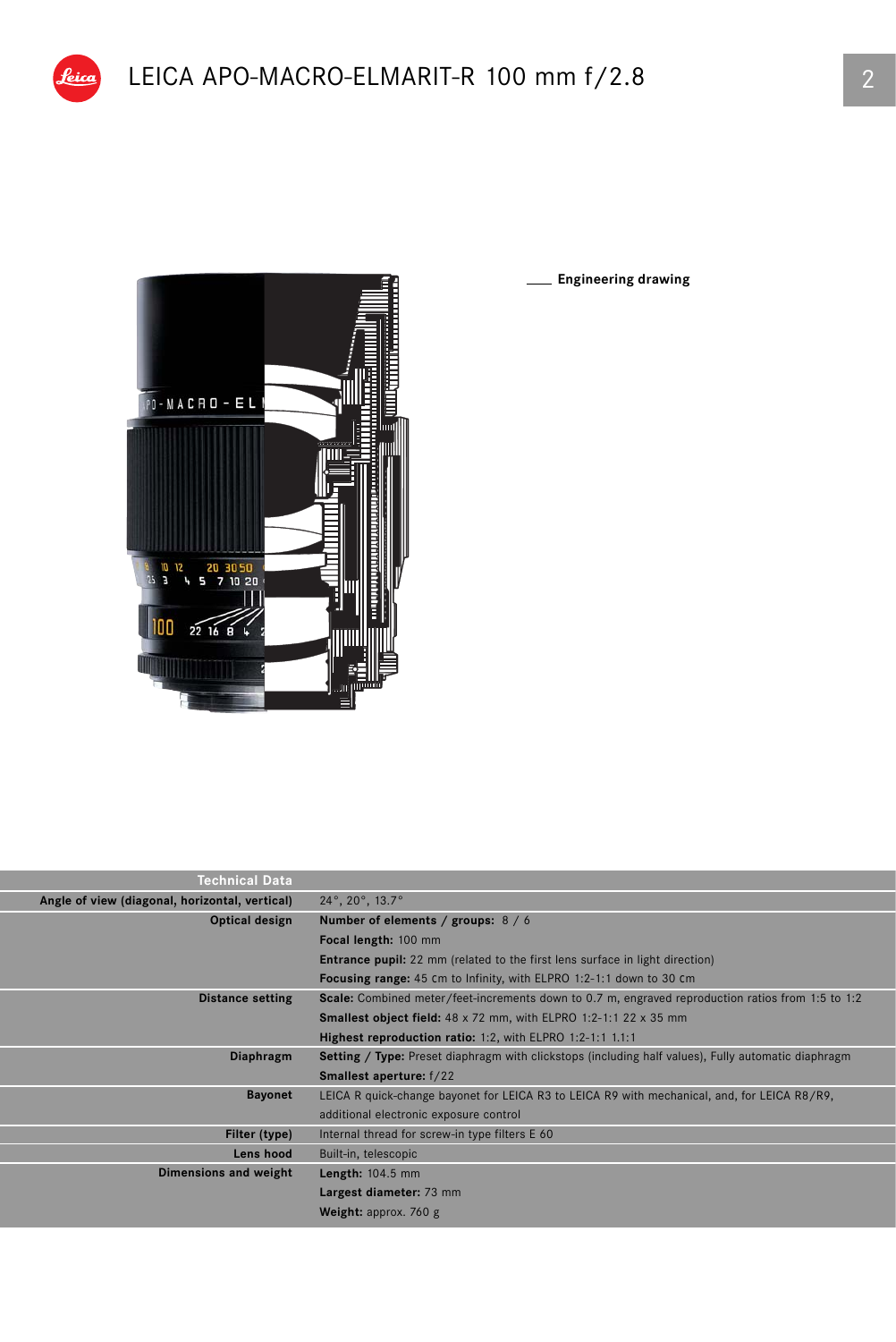## **MTF graphs**







The MTF is indicated both at full aperture and at f/5.6 at long taking distances (infinity). Shown is the contrast in percentage for 5, 10, 20 and 40 lp/mm accross the height of the 35 mm film format, for tangential (dotted line) and sagittal (solid line) structures, in white light. The 5 and 10 lp/mm will give an indication regarding the contrast ratio for large object structures.The 20 and 40 lp/mm records the resolution of finer and finest object structures.

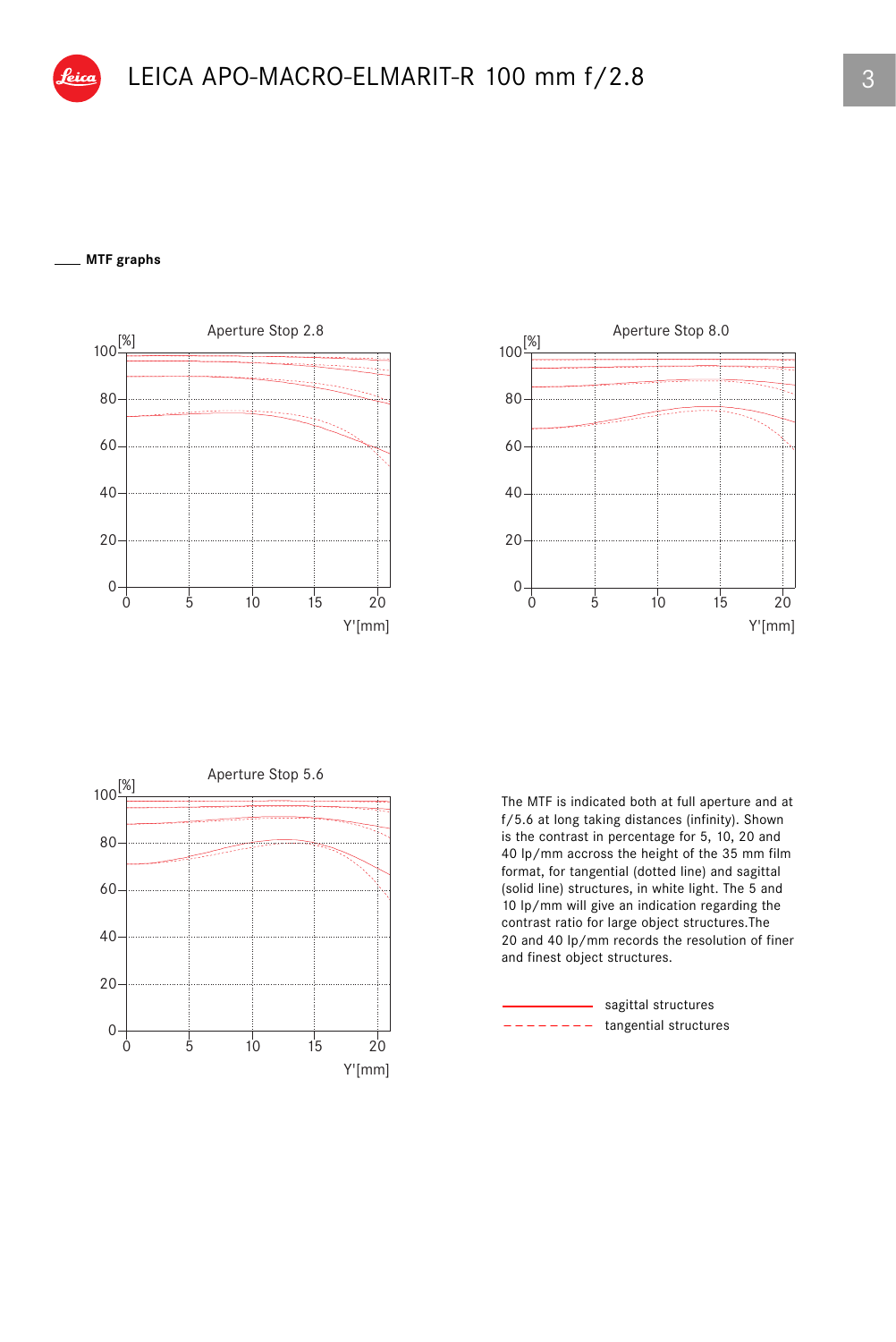## **Distortion**



**Effective Distortion** 



**Vignetting**



Distortion is the deviation of the real image height (in the picture) from the ideal image height. The relative distortion is the percentage deviation. The ideal image height results from the object height and the magnification. The image height of 21.6mm is the radial distance between the edge and the middle of the image field for the format 24mm x 36mm. The graph of the effective distortion illustrates the appearance of straight horizontal and vertical lines in the picture.

Vignetting is a continous decrease of the illumination to the edges of the image field. The graph shows the percentage lost of illumination over the image height. 100% means no vignetting.

 $------$  tangential structures - sagittal structures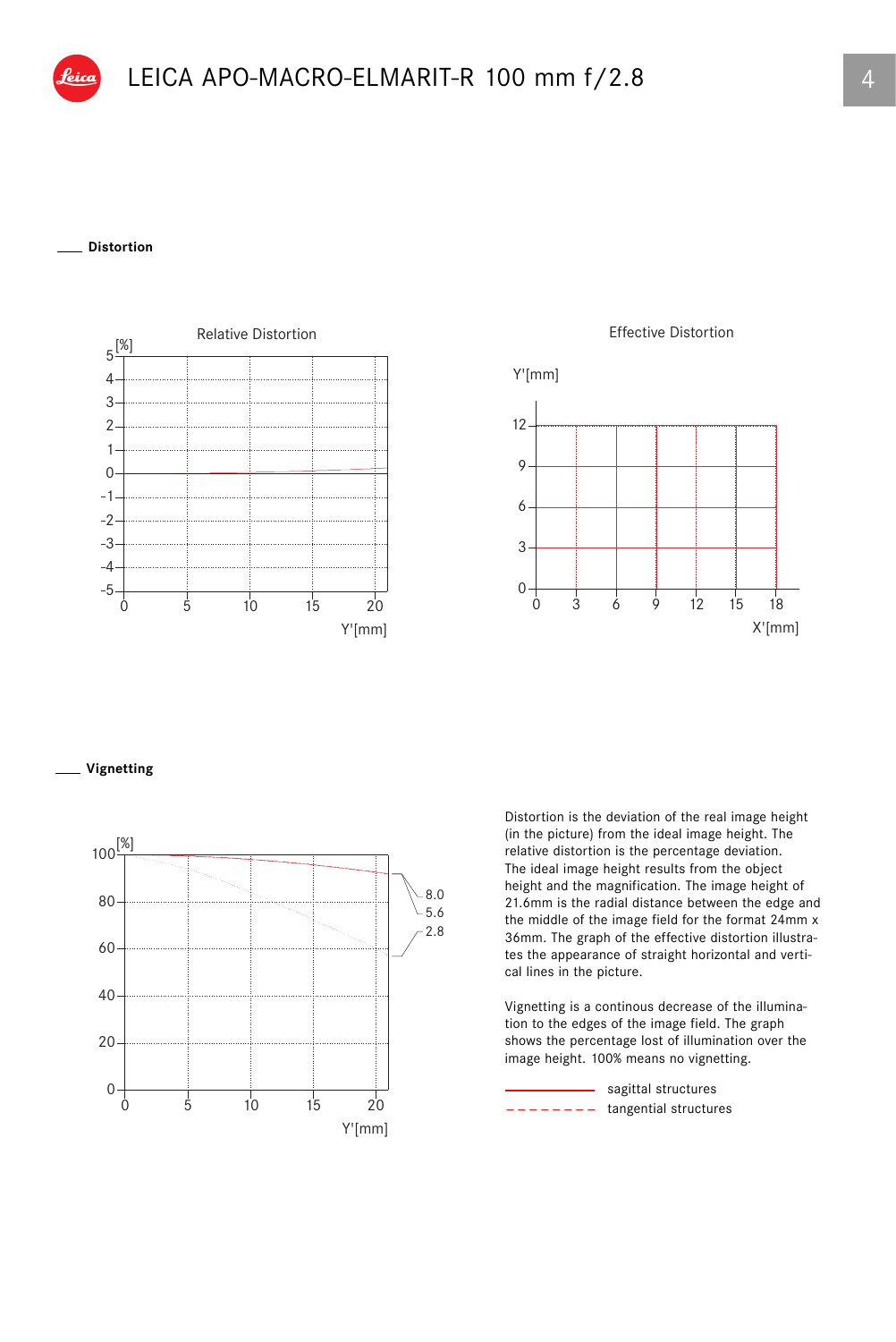

## LEICA APO-MACRO-ELMARIT-R 100 mm f/2.8

\_ Depth of field table

|                                              |               | Magnification<br>Aperture Stop |                  |                  |                  |                  |                  |                  |            |
|----------------------------------------------|---------------|--------------------------------|------------------|------------------|------------------|------------------|------------------|------------------|------------|
|                                              |               | 2,8                            | 4                | 5,6              | 8                | 11               | 16               | 22               |            |
| $\overline{\epsilon}$<br>Setting<br>Distance | 0,7           | $0,697 - 0,703$                | $0,696 - 0,704$  | $0.694 - 0.706$  | $0,692 - 0,709$  | $0,688 - 0,712$  | $0,683 - 0,718$  | $0,677 - 0,725$  | 1/4,69     |
|                                              | 0,8           | $0,796 - 0,804$                | $0,794 - 0,806$  | $0,792 - 0,809$  | $0,788 - 0,812$  | $0,784 - 0,817$  | $0.777 - 0.825$  | $0,769 - 0,835$  | 1/5,73     |
|                                              | 0,9           | $0,894 - 0,906$                | $0,892 - 0,908$  | $0,889 - 0,911$  | $0,884 - 0,916$  | $0,879 - 0,923$  | $0,869 - 0,933$  | $0,859 - 0,946$  | 1/6,75     |
|                                              | 1,1           | 1,091 - 1,109                  | $1,087 - 1,113$  | $1,083 - 1,118$  | $1,075 - 1,126$  | $1,066 - 1,136$  | $1,052 - 1,153$  | $1,035 - 1,175$  | 1/8,78     |
|                                              | 1.3           | $1,287 - 1,313$                | 1,282 - 1,319    | $1.275 - 1.326$  | 1.264 - 1.338    | $1.251 - 1.353$  | $1.231 - 1.379$  | $1.207 - 1.411$  | 1/10,8     |
|                                              | 1,5           | 1,482 - 1,518                  | $1,475 - 1,526$  | $1.466 - 1.536$  | $1,451 - 1,552$  | 1,434 - 1,573    | $1.406 - 1.609$  | $1,374 - 1,654$  | 1/12,8     |
|                                              | ,7            | $1,677 - 1,724$                | 1,668 - 1,734    | $1,655 - 1,748$  | $1,637 - 1,769$  | $1,614 - 1,796$  | $1,578 - 1,844$  | 1,537 - 1,905    | 1/14,8     |
|                                              | $\mathcal{P}$ | 1,967 - 2,034                  | 1,954 - 2,048    | $1,937 - 2,068$  | $1,911 - 2,098$  | $1,880 - 2,138$  | $1,830 - 2,208$  | $1,774 - 2,298$  | 1/17,8     |
|                                              | 2,5           | $2,448 - 2,554$                | $2,427 - 2,577$  | $2,399 - 2,610$  | $2,359 - 2,660$  | $2,310 - 2,726$  | $2,234 - 2,843$  | $2,149 - 2,998$  | 1/22,8     |
|                                              | 3             | $2,925 - 3,080$                | $2,894 - 3,114$  | $2,854 - 3,162$  | $2,796 - 3,237$  | $2,727 - 3,337$  | $2,619 - 3,517$  | $2,501 - 3,762$  | 1/27,8     |
|                                              | 4             | $3,865 - 4,145$                | $3,811 - 4,210$  | $3,740 - 4,300$  | $3,639 - 4,443$  | $3,521 - 4,636$  | $3,340 - 4,999$  | $3,147 - 5,520$  | 1/37,8     |
|                                              | 5             | $4,788 - 5,232$                | $4,704 - 5,336$  | $4,596 - 5,484$  | $4,443 - 5,721$  | $4,266 - 6,049$  | $4,000 - 6,690$  | $3,723 - 7,671$  | 1/47,8     |
|                                              |               | $6,588 - 7,468$                | $6,427 - 7,687$  | $6,225 - 8,000$  | $5,944 - 8,523$  | $5,627 - 9,283$  | $5,169 - 10,91$  | 4,710 - 13,83    | 1/67,7     |
|                                              | 10            | $9.173 - 10.99$                | $8.861 - 11.48$  | $8,477 - 12,20$  | 7,960 - 13,47    | 7,397 - 15,50    | $6,618 - 20,69$  | $5,878 - 34,72$  | 1/97,6     |
|                                              | 20            | $16,92 - 24,46$                | $15,88 - 27,05$  | $14,67 - 31,48$  | $13,17 - 41,76$  | $11,68 - 70,70$  | $9,837 - \infty$ | $8,272 - \infty$ | 1/197      |
|                                              | $\infty$      | $108.9 - \infty$               | $76,16 - \infty$ | $54,48 - \infty$ | $38,18 - \infty$ | $27,80 - \infty$ | $19,15 - \infty$ | $13,96 - \infty$ | $1/\infty$ |



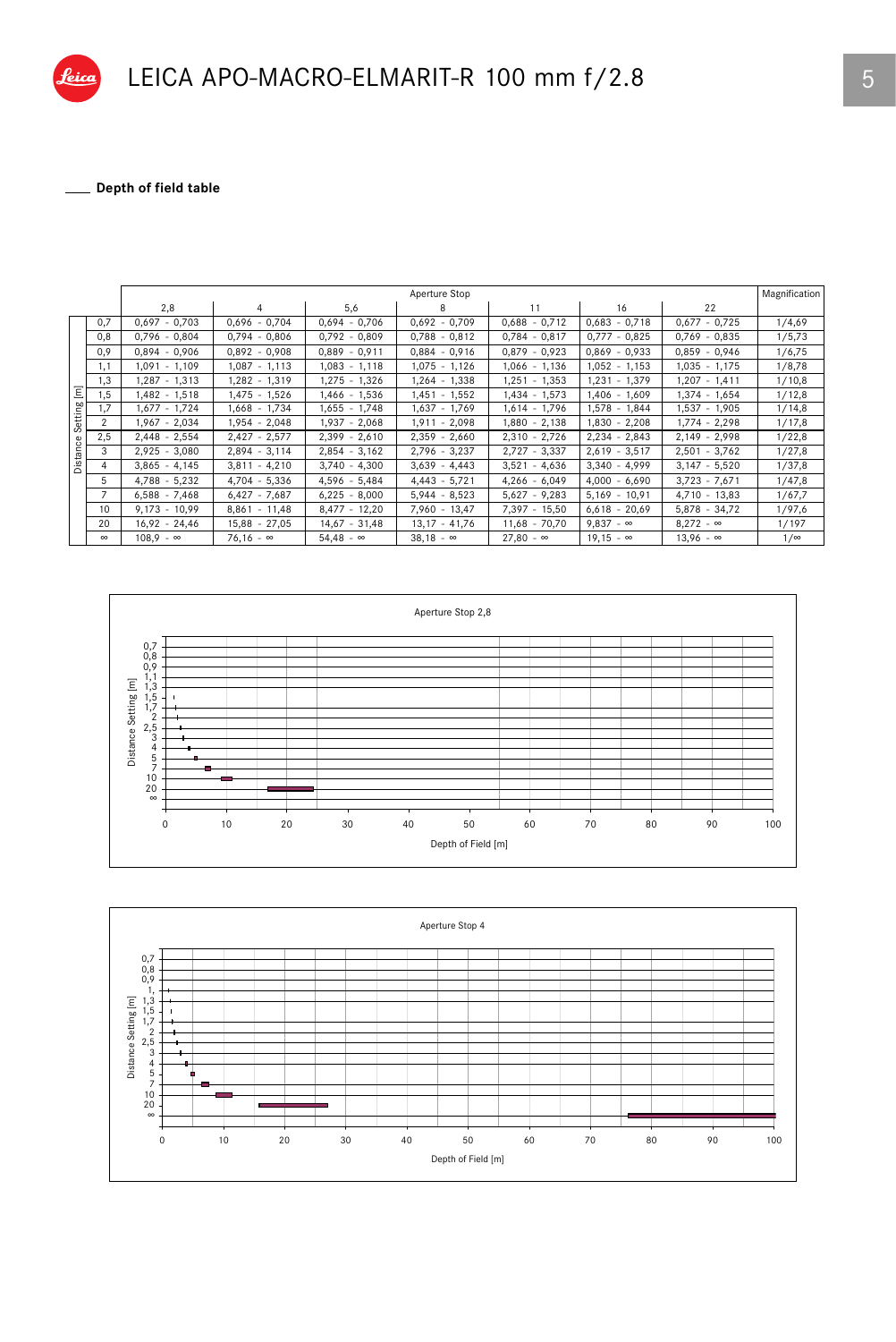